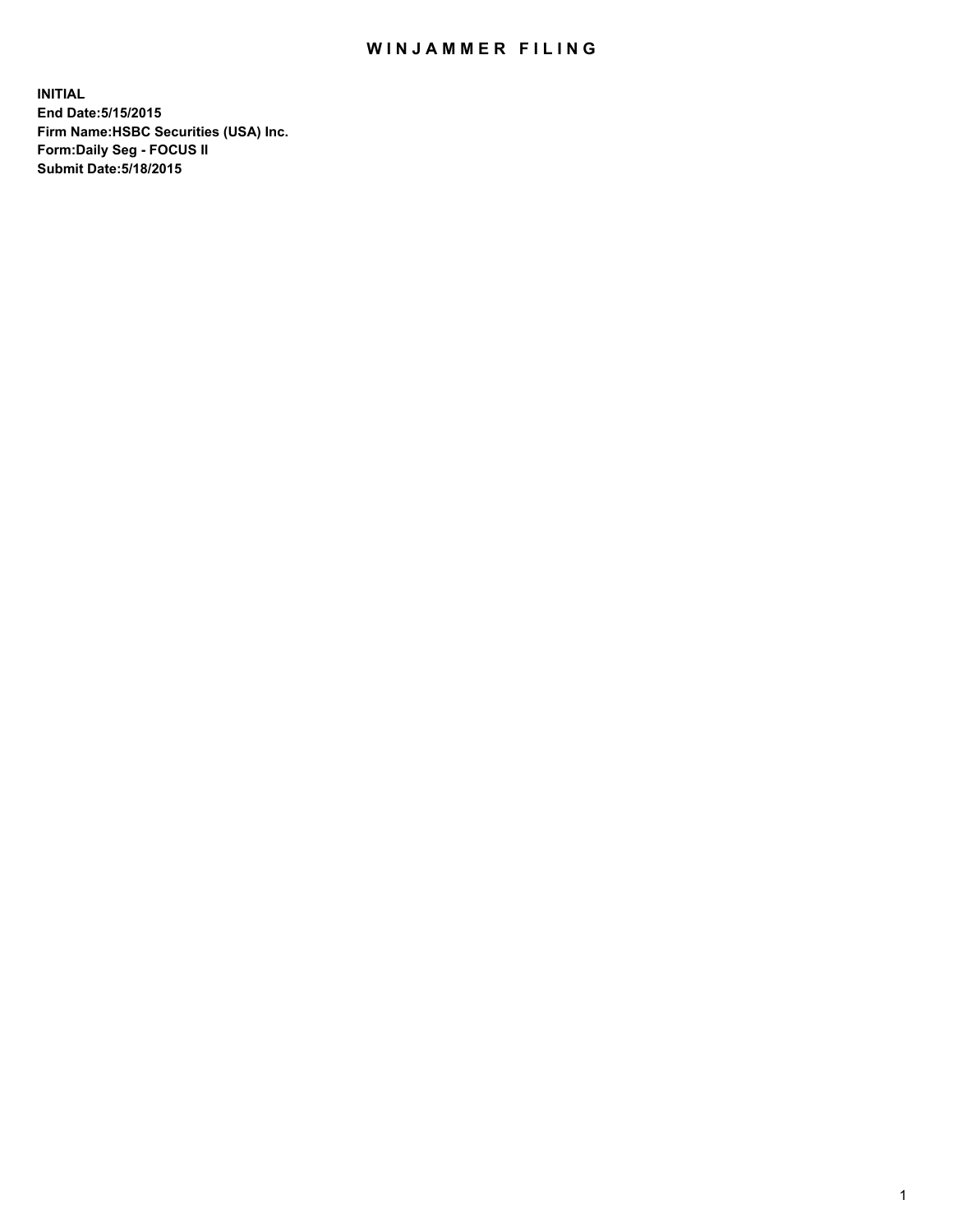## **INITIAL End Date:5/15/2015 Firm Name:HSBC Securities (USA) Inc. Form:Daily Seg - FOCUS II Submit Date:5/18/2015 Daily Segregation - Cover Page**

| Name of Company<br><b>Contact Name</b><br><b>Contact Phone Number</b><br><b>Contact Email Address</b>                                                                                                                                                                                                                         | <b>HSBC Securities (USA) Inc.</b><br>Steven richardson<br>212-525-6445<br>steven.richardson@us.hsbc.com |
|-------------------------------------------------------------------------------------------------------------------------------------------------------------------------------------------------------------------------------------------------------------------------------------------------------------------------------|---------------------------------------------------------------------------------------------------------|
| FCM's Customer Segregated Funds Residual Interest Target (choose one):<br>a. Minimum dollar amount: ; or<br>b. Minimum percentage of customer segregated funds required:%; or<br>c. Dollar amount range between: and; or<br>d. Percentage range of customer segregated funds required between:% and%.                         | 50,000,000<br>00<br>0 <sub>0</sub>                                                                      |
| FCM's Customer Secured Amount Funds Residual Interest Target (choose one):<br>a. Minimum dollar amount: ; or<br>b. Minimum percentage of customer secured funds required:%; or<br>c. Dollar amount range between: and; or<br>d. Percentage range of customer secured funds required between:% and%.                           | 10,000,000<br>0 <sub>0</sub><br>00                                                                      |
| FCM's Cleared Swaps Customer Collateral Residual Interest Target (choose one):<br>a. Minimum dollar amount: ; or<br>b. Minimum percentage of cleared swaps customer collateral required:%; or<br>c. Dollar amount range between: and; or<br>d. Percentage range of cleared swaps customer collateral required between:% and%. | 30,000,000<br><u>00</u><br><u>00</u>                                                                    |

Attach supporting documents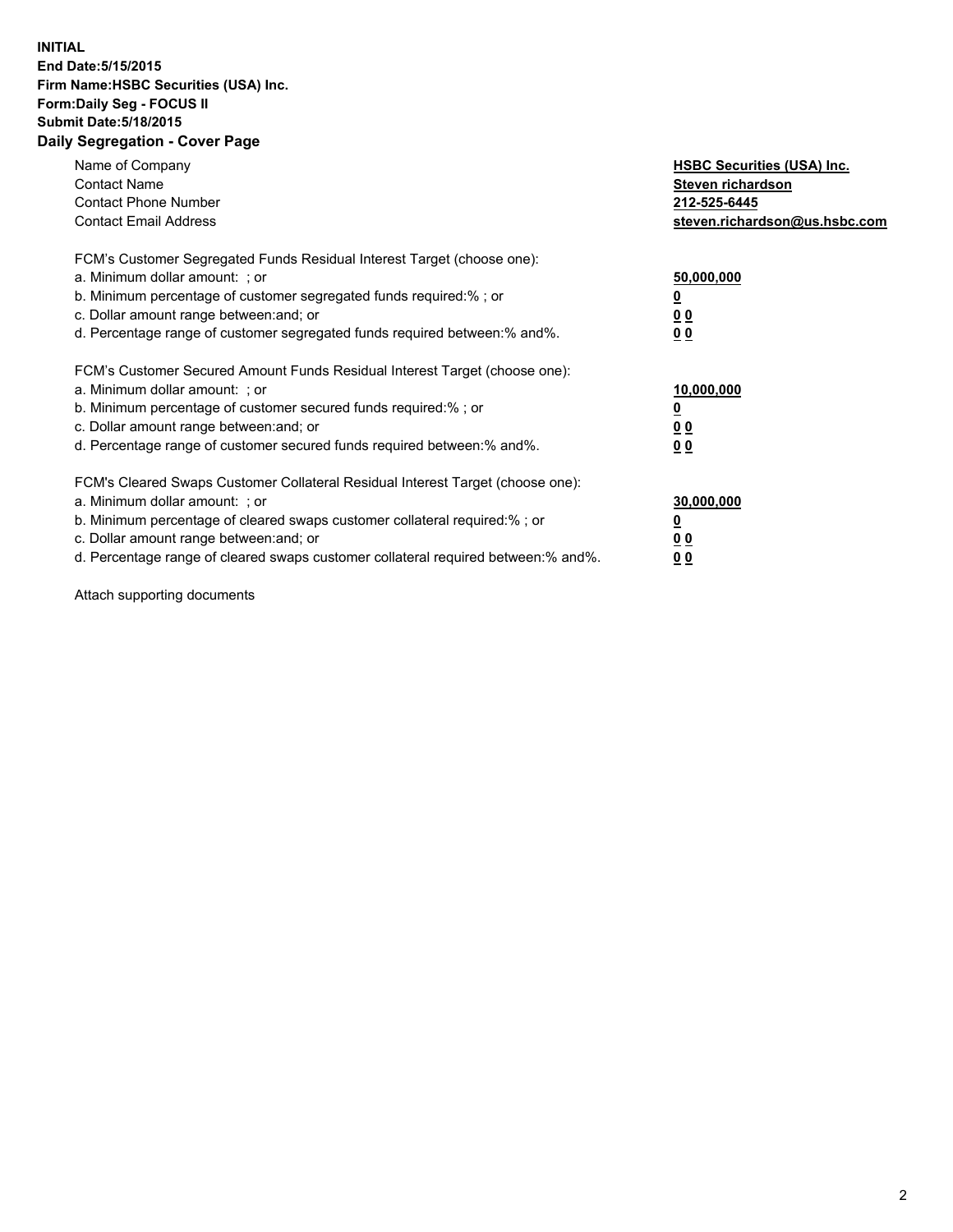**INITIAL End Date:5/15/2015 Firm Name:HSBC Securities (USA) Inc. Form:Daily Seg - FOCUS II Submit Date:5/18/2015 Daily Segregation - Secured Amounts**

Foreign Futures and Foreign Options Secured Amounts Amount required to be set aside pursuant to law, rule or regulation of a foreign government or a rule of a self-regulatory organization authorized thereunder **0** [7305] 1. Net ledger balance - Foreign Futures and Foreign Option Trading - All Customers A. Cash **65,080,995** [7315] B. Securities (at market) **31,072,795** [7317] 2. Net unrealized profit (loss) in open futures contracts traded on a foreign board of trade **1,152,458** [7325] 3. Exchange traded options a. Market value of open option contracts purchased on a foreign board of trade **0** [7335] b. Market value of open contracts granted (sold) on a foreign board of trade **0** [7337] 4. Net equity (deficit) (add lines 1. 2. and 3.) **97,306,248** [7345] 5. Account liquidating to a deficit and account with a debit balances - gross amount **638,134** [7351] Less: amount offset by customer owned securities **-627,813** [7352] **10,321** [7354] 6. Amount required to be set aside as the secured amount - Net Liquidating Equity Method (add lines 4 and 5) **97,316,569** [7355] 7. Greater of amount required to be set aside pursuant to foreign jurisdiction (above) or line 6. **97,316,569** [7360] FUNDS DEPOSITED IN SEPARATE REGULATION 30.7 ACCOUNTS 1. Cash in banks A. Banks located in the United States **29,236,974** [7500] B. Other banks qualified under Regulation 30.7 **0** [7520] **29,236,974** [7530] 2. Securities A. In safekeeping with banks located in the United States **31,072,795** [7540] B. In safekeeping with other banks qualified under Regulation 30.7 **0** [7560] **31,072,795** [7570] 3. Equities with registered futures commission merchants A. Cash **0** [7580] B. Securities **0** [7590] C. Unrealized gain (loss) on open futures contracts **0** [7600] D. Value of long option contracts **0** [7610] E. Value of short option contracts **0** [7615] **0** [7620] 4. Amounts held by clearing organizations of foreign boards of trade A. Cash **0** [7640] B. Securities **0** [7650] C. Amount due to (from) clearing organization - daily variation **0** [7660] D. Value of long option contracts **0** [7670] E. Value of short option contracts **0** [7675] **0** [7680] 5. Amounts held by members of foreign boards of trade A. Cash **61,742,978** [7700] B. Securities **0** [7710] C. Unrealized gain (loss) on open futures contracts **1,152,458** [7720] D. Value of long option contracts **0** [7730] E. Value of short option contracts **0** [7735] **62,895,436** [7740] 6. Amounts with other depositories designated by a foreign board of trade **0** [7760] 7. Segregated funds on hand **0** [7765] 8. Total funds in separate section 30.7 accounts **123,205,205** [7770] 9. Excess (deficiency) Set Aside for Secured Amount (subtract line 7 Secured Statement Page 1 from Line 8) **25,888,636** [7380] 10. Management Target Amount for Excess funds in separate section 30.7 accounts **10,000,000** [7780] 11. Excess (deficiency) funds in separate 30.7 accounts over (under) Management Target **15,888,636** [7785]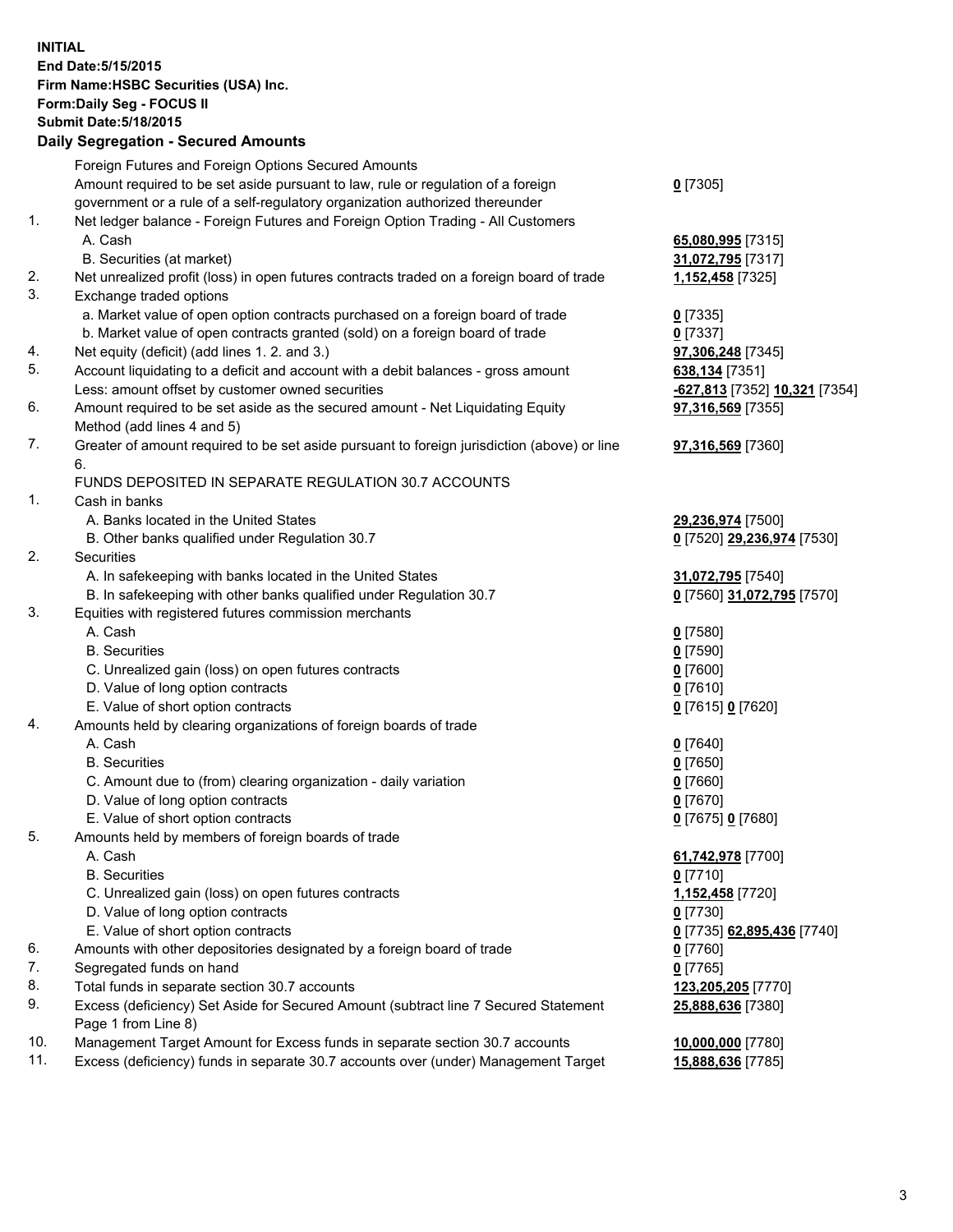| End Date: 5/15/2015<br>Firm Name: HSBC Securities (USA) Inc.<br>Form: Daily Seg - FOCUS II<br><b>Submit Date: 5/18/2015</b><br>Daily Segregation - Segregation Statement<br>SEGREGATION REQUIREMENTS(Section 4d(2) of the CEAct)<br>1.<br>Net ledger balance<br>A. Cash<br><b>91,501,597</b> [7010]<br>B. Securities (at market)<br>672,505,311 [7020]<br>2.<br>Net unrealized profit (loss) in open futures contracts traded on a contract market<br>199,094,606 [7030]<br>3.<br>Exchange traded options<br>A. Add market value of open option contracts purchased on a contract market<br>95,611,669 [7032]<br>B. Deduct market value of open option contracts granted (sold) on a contract market<br>-6,849,496 [7033]<br>Net equity (deficit) (add lines 1, 2 and 3)<br>4.<br>1,051,863,687 [7040]<br>Accounts liquidating to a deficit and accounts with<br>debit balances - gross amount<br>2,928,448 [7045]<br>Less: amount offset by customer securities<br>-2,928,448 [7047] 0 [7050]<br>Amount required to be segregated (add lines 4 and 5)<br>1,051,863,687 [7060]<br>FUNDS IN SEGREGATED ACCOUNTS<br>Deposited in segregated funds bank accounts<br>A. Cash<br>7,484,988 [7070]<br>$0$ [7080]<br>B. Securities representing investments of customers' funds (at market)<br>C. Securities held for particular customers or option customers in lieu of cash (at<br>176,764,333 [7090]<br>market)<br>Margins on deposit with derivatives clearing organizations of contract markets<br>A. Cash<br>245,710,052 [7100]<br>B. Securities representing investments of customers' funds (at market)<br>89,253,409 [7110]<br>C. Securities held for particular customers or option customers in lieu of cash (at<br>495,740,978 [7120]<br>market)<br>9.<br>Net settlement from (to) derivatives clearing organizations of contract markets<br>13,110,585 [7130]<br>10.<br>Exchange traded options<br>A. Value of open long option contracts<br>95,611,669 [7132]<br>B. Value of open short option contracts<br>-6,849,496 [7133]<br>Net equities with other FCMs<br>11.<br>A. Net liquidating equity<br>44,862,026 [7140]<br>B. Securities representing investments of customers' funds (at market)<br>$0$ [7160]<br>C. Securities held for particular customers or option customers in lieu of cash (at<br>$0$ [7170] | <b>INITIAL</b> |  |  |  |  |  |
|-----------------------------------------------------------------------------------------------------------------------------------------------------------------------------------------------------------------------------------------------------------------------------------------------------------------------------------------------------------------------------------------------------------------------------------------------------------------------------------------------------------------------------------------------------------------------------------------------------------------------------------------------------------------------------------------------------------------------------------------------------------------------------------------------------------------------------------------------------------------------------------------------------------------------------------------------------------------------------------------------------------------------------------------------------------------------------------------------------------------------------------------------------------------------------------------------------------------------------------------------------------------------------------------------------------------------------------------------------------------------------------------------------------------------------------------------------------------------------------------------------------------------------------------------------------------------------------------------------------------------------------------------------------------------------------------------------------------------------------------------------------------------------------------------------------------------------------------------------------------------------------------------------------------------------------------------------------------------------------------------------------------------------------------------------------------------------------------------------------------------------------------------------------------------------------------------------------------------------------------------------------------------------------------------------------------------------|----------------|--|--|--|--|--|
|                                                                                                                                                                                                                                                                                                                                                                                                                                                                                                                                                                                                                                                                                                                                                                                                                                                                                                                                                                                                                                                                                                                                                                                                                                                                                                                                                                                                                                                                                                                                                                                                                                                                                                                                                                                                                                                                                                                                                                                                                                                                                                                                                                                                                                                                                                                             |                |  |  |  |  |  |
|                                                                                                                                                                                                                                                                                                                                                                                                                                                                                                                                                                                                                                                                                                                                                                                                                                                                                                                                                                                                                                                                                                                                                                                                                                                                                                                                                                                                                                                                                                                                                                                                                                                                                                                                                                                                                                                                                                                                                                                                                                                                                                                                                                                                                                                                                                                             |                |  |  |  |  |  |
|                                                                                                                                                                                                                                                                                                                                                                                                                                                                                                                                                                                                                                                                                                                                                                                                                                                                                                                                                                                                                                                                                                                                                                                                                                                                                                                                                                                                                                                                                                                                                                                                                                                                                                                                                                                                                                                                                                                                                                                                                                                                                                                                                                                                                                                                                                                             |                |  |  |  |  |  |
|                                                                                                                                                                                                                                                                                                                                                                                                                                                                                                                                                                                                                                                                                                                                                                                                                                                                                                                                                                                                                                                                                                                                                                                                                                                                                                                                                                                                                                                                                                                                                                                                                                                                                                                                                                                                                                                                                                                                                                                                                                                                                                                                                                                                                                                                                                                             |                |  |  |  |  |  |
|                                                                                                                                                                                                                                                                                                                                                                                                                                                                                                                                                                                                                                                                                                                                                                                                                                                                                                                                                                                                                                                                                                                                                                                                                                                                                                                                                                                                                                                                                                                                                                                                                                                                                                                                                                                                                                                                                                                                                                                                                                                                                                                                                                                                                                                                                                                             |                |  |  |  |  |  |
|                                                                                                                                                                                                                                                                                                                                                                                                                                                                                                                                                                                                                                                                                                                                                                                                                                                                                                                                                                                                                                                                                                                                                                                                                                                                                                                                                                                                                                                                                                                                                                                                                                                                                                                                                                                                                                                                                                                                                                                                                                                                                                                                                                                                                                                                                                                             |                |  |  |  |  |  |
|                                                                                                                                                                                                                                                                                                                                                                                                                                                                                                                                                                                                                                                                                                                                                                                                                                                                                                                                                                                                                                                                                                                                                                                                                                                                                                                                                                                                                                                                                                                                                                                                                                                                                                                                                                                                                                                                                                                                                                                                                                                                                                                                                                                                                                                                                                                             |                |  |  |  |  |  |
|                                                                                                                                                                                                                                                                                                                                                                                                                                                                                                                                                                                                                                                                                                                                                                                                                                                                                                                                                                                                                                                                                                                                                                                                                                                                                                                                                                                                                                                                                                                                                                                                                                                                                                                                                                                                                                                                                                                                                                                                                                                                                                                                                                                                                                                                                                                             |                |  |  |  |  |  |
|                                                                                                                                                                                                                                                                                                                                                                                                                                                                                                                                                                                                                                                                                                                                                                                                                                                                                                                                                                                                                                                                                                                                                                                                                                                                                                                                                                                                                                                                                                                                                                                                                                                                                                                                                                                                                                                                                                                                                                                                                                                                                                                                                                                                                                                                                                                             |                |  |  |  |  |  |
|                                                                                                                                                                                                                                                                                                                                                                                                                                                                                                                                                                                                                                                                                                                                                                                                                                                                                                                                                                                                                                                                                                                                                                                                                                                                                                                                                                                                                                                                                                                                                                                                                                                                                                                                                                                                                                                                                                                                                                                                                                                                                                                                                                                                                                                                                                                             |                |  |  |  |  |  |
|                                                                                                                                                                                                                                                                                                                                                                                                                                                                                                                                                                                                                                                                                                                                                                                                                                                                                                                                                                                                                                                                                                                                                                                                                                                                                                                                                                                                                                                                                                                                                                                                                                                                                                                                                                                                                                                                                                                                                                                                                                                                                                                                                                                                                                                                                                                             |                |  |  |  |  |  |
|                                                                                                                                                                                                                                                                                                                                                                                                                                                                                                                                                                                                                                                                                                                                                                                                                                                                                                                                                                                                                                                                                                                                                                                                                                                                                                                                                                                                                                                                                                                                                                                                                                                                                                                                                                                                                                                                                                                                                                                                                                                                                                                                                                                                                                                                                                                             |                |  |  |  |  |  |
|                                                                                                                                                                                                                                                                                                                                                                                                                                                                                                                                                                                                                                                                                                                                                                                                                                                                                                                                                                                                                                                                                                                                                                                                                                                                                                                                                                                                                                                                                                                                                                                                                                                                                                                                                                                                                                                                                                                                                                                                                                                                                                                                                                                                                                                                                                                             |                |  |  |  |  |  |
|                                                                                                                                                                                                                                                                                                                                                                                                                                                                                                                                                                                                                                                                                                                                                                                                                                                                                                                                                                                                                                                                                                                                                                                                                                                                                                                                                                                                                                                                                                                                                                                                                                                                                                                                                                                                                                                                                                                                                                                                                                                                                                                                                                                                                                                                                                                             |                |  |  |  |  |  |
|                                                                                                                                                                                                                                                                                                                                                                                                                                                                                                                                                                                                                                                                                                                                                                                                                                                                                                                                                                                                                                                                                                                                                                                                                                                                                                                                                                                                                                                                                                                                                                                                                                                                                                                                                                                                                                                                                                                                                                                                                                                                                                                                                                                                                                                                                                                             | 5.             |  |  |  |  |  |
|                                                                                                                                                                                                                                                                                                                                                                                                                                                                                                                                                                                                                                                                                                                                                                                                                                                                                                                                                                                                                                                                                                                                                                                                                                                                                                                                                                                                                                                                                                                                                                                                                                                                                                                                                                                                                                                                                                                                                                                                                                                                                                                                                                                                                                                                                                                             |                |  |  |  |  |  |
|                                                                                                                                                                                                                                                                                                                                                                                                                                                                                                                                                                                                                                                                                                                                                                                                                                                                                                                                                                                                                                                                                                                                                                                                                                                                                                                                                                                                                                                                                                                                                                                                                                                                                                                                                                                                                                                                                                                                                                                                                                                                                                                                                                                                                                                                                                                             |                |  |  |  |  |  |
|                                                                                                                                                                                                                                                                                                                                                                                                                                                                                                                                                                                                                                                                                                                                                                                                                                                                                                                                                                                                                                                                                                                                                                                                                                                                                                                                                                                                                                                                                                                                                                                                                                                                                                                                                                                                                                                                                                                                                                                                                                                                                                                                                                                                                                                                                                                             | 6.             |  |  |  |  |  |
|                                                                                                                                                                                                                                                                                                                                                                                                                                                                                                                                                                                                                                                                                                                                                                                                                                                                                                                                                                                                                                                                                                                                                                                                                                                                                                                                                                                                                                                                                                                                                                                                                                                                                                                                                                                                                                                                                                                                                                                                                                                                                                                                                                                                                                                                                                                             |                |  |  |  |  |  |
|                                                                                                                                                                                                                                                                                                                                                                                                                                                                                                                                                                                                                                                                                                                                                                                                                                                                                                                                                                                                                                                                                                                                                                                                                                                                                                                                                                                                                                                                                                                                                                                                                                                                                                                                                                                                                                                                                                                                                                                                                                                                                                                                                                                                                                                                                                                             | 7.             |  |  |  |  |  |
|                                                                                                                                                                                                                                                                                                                                                                                                                                                                                                                                                                                                                                                                                                                                                                                                                                                                                                                                                                                                                                                                                                                                                                                                                                                                                                                                                                                                                                                                                                                                                                                                                                                                                                                                                                                                                                                                                                                                                                                                                                                                                                                                                                                                                                                                                                                             |                |  |  |  |  |  |
|                                                                                                                                                                                                                                                                                                                                                                                                                                                                                                                                                                                                                                                                                                                                                                                                                                                                                                                                                                                                                                                                                                                                                                                                                                                                                                                                                                                                                                                                                                                                                                                                                                                                                                                                                                                                                                                                                                                                                                                                                                                                                                                                                                                                                                                                                                                             |                |  |  |  |  |  |
|                                                                                                                                                                                                                                                                                                                                                                                                                                                                                                                                                                                                                                                                                                                                                                                                                                                                                                                                                                                                                                                                                                                                                                                                                                                                                                                                                                                                                                                                                                                                                                                                                                                                                                                                                                                                                                                                                                                                                                                                                                                                                                                                                                                                                                                                                                                             |                |  |  |  |  |  |
|                                                                                                                                                                                                                                                                                                                                                                                                                                                                                                                                                                                                                                                                                                                                                                                                                                                                                                                                                                                                                                                                                                                                                                                                                                                                                                                                                                                                                                                                                                                                                                                                                                                                                                                                                                                                                                                                                                                                                                                                                                                                                                                                                                                                                                                                                                                             |                |  |  |  |  |  |
|                                                                                                                                                                                                                                                                                                                                                                                                                                                                                                                                                                                                                                                                                                                                                                                                                                                                                                                                                                                                                                                                                                                                                                                                                                                                                                                                                                                                                                                                                                                                                                                                                                                                                                                                                                                                                                                                                                                                                                                                                                                                                                                                                                                                                                                                                                                             | 8.             |  |  |  |  |  |
|                                                                                                                                                                                                                                                                                                                                                                                                                                                                                                                                                                                                                                                                                                                                                                                                                                                                                                                                                                                                                                                                                                                                                                                                                                                                                                                                                                                                                                                                                                                                                                                                                                                                                                                                                                                                                                                                                                                                                                                                                                                                                                                                                                                                                                                                                                                             |                |  |  |  |  |  |
|                                                                                                                                                                                                                                                                                                                                                                                                                                                                                                                                                                                                                                                                                                                                                                                                                                                                                                                                                                                                                                                                                                                                                                                                                                                                                                                                                                                                                                                                                                                                                                                                                                                                                                                                                                                                                                                                                                                                                                                                                                                                                                                                                                                                                                                                                                                             |                |  |  |  |  |  |
|                                                                                                                                                                                                                                                                                                                                                                                                                                                                                                                                                                                                                                                                                                                                                                                                                                                                                                                                                                                                                                                                                                                                                                                                                                                                                                                                                                                                                                                                                                                                                                                                                                                                                                                                                                                                                                                                                                                                                                                                                                                                                                                                                                                                                                                                                                                             |                |  |  |  |  |  |
|                                                                                                                                                                                                                                                                                                                                                                                                                                                                                                                                                                                                                                                                                                                                                                                                                                                                                                                                                                                                                                                                                                                                                                                                                                                                                                                                                                                                                                                                                                                                                                                                                                                                                                                                                                                                                                                                                                                                                                                                                                                                                                                                                                                                                                                                                                                             |                |  |  |  |  |  |
|                                                                                                                                                                                                                                                                                                                                                                                                                                                                                                                                                                                                                                                                                                                                                                                                                                                                                                                                                                                                                                                                                                                                                                                                                                                                                                                                                                                                                                                                                                                                                                                                                                                                                                                                                                                                                                                                                                                                                                                                                                                                                                                                                                                                                                                                                                                             |                |  |  |  |  |  |
|                                                                                                                                                                                                                                                                                                                                                                                                                                                                                                                                                                                                                                                                                                                                                                                                                                                                                                                                                                                                                                                                                                                                                                                                                                                                                                                                                                                                                                                                                                                                                                                                                                                                                                                                                                                                                                                                                                                                                                                                                                                                                                                                                                                                                                                                                                                             |                |  |  |  |  |  |
|                                                                                                                                                                                                                                                                                                                                                                                                                                                                                                                                                                                                                                                                                                                                                                                                                                                                                                                                                                                                                                                                                                                                                                                                                                                                                                                                                                                                                                                                                                                                                                                                                                                                                                                                                                                                                                                                                                                                                                                                                                                                                                                                                                                                                                                                                                                             |                |  |  |  |  |  |
|                                                                                                                                                                                                                                                                                                                                                                                                                                                                                                                                                                                                                                                                                                                                                                                                                                                                                                                                                                                                                                                                                                                                                                                                                                                                                                                                                                                                                                                                                                                                                                                                                                                                                                                                                                                                                                                                                                                                                                                                                                                                                                                                                                                                                                                                                                                             |                |  |  |  |  |  |
|                                                                                                                                                                                                                                                                                                                                                                                                                                                                                                                                                                                                                                                                                                                                                                                                                                                                                                                                                                                                                                                                                                                                                                                                                                                                                                                                                                                                                                                                                                                                                                                                                                                                                                                                                                                                                                                                                                                                                                                                                                                                                                                                                                                                                                                                                                                             |                |  |  |  |  |  |
|                                                                                                                                                                                                                                                                                                                                                                                                                                                                                                                                                                                                                                                                                                                                                                                                                                                                                                                                                                                                                                                                                                                                                                                                                                                                                                                                                                                                                                                                                                                                                                                                                                                                                                                                                                                                                                                                                                                                                                                                                                                                                                                                                                                                                                                                                                                             |                |  |  |  |  |  |
|                                                                                                                                                                                                                                                                                                                                                                                                                                                                                                                                                                                                                                                                                                                                                                                                                                                                                                                                                                                                                                                                                                                                                                                                                                                                                                                                                                                                                                                                                                                                                                                                                                                                                                                                                                                                                                                                                                                                                                                                                                                                                                                                                                                                                                                                                                                             |                |  |  |  |  |  |
|                                                                                                                                                                                                                                                                                                                                                                                                                                                                                                                                                                                                                                                                                                                                                                                                                                                                                                                                                                                                                                                                                                                                                                                                                                                                                                                                                                                                                                                                                                                                                                                                                                                                                                                                                                                                                                                                                                                                                                                                                                                                                                                                                                                                                                                                                                                             |                |  |  |  |  |  |
| market)                                                                                                                                                                                                                                                                                                                                                                                                                                                                                                                                                                                                                                                                                                                                                                                                                                                                                                                                                                                                                                                                                                                                                                                                                                                                                                                                                                                                                                                                                                                                                                                                                                                                                                                                                                                                                                                                                                                                                                                                                                                                                                                                                                                                                                                                                                                     |                |  |  |  |  |  |
| 12.<br>Segregated funds on hand<br>$0$ [7150]                                                                                                                                                                                                                                                                                                                                                                                                                                                                                                                                                                                                                                                                                                                                                                                                                                                                                                                                                                                                                                                                                                                                                                                                                                                                                                                                                                                                                                                                                                                                                                                                                                                                                                                                                                                                                                                                                                                                                                                                                                                                                                                                                                                                                                                                               |                |  |  |  |  |  |
| 13.<br>Total amount in segregation (add lines 7 through 12)<br>1,161,688,544 [7180]                                                                                                                                                                                                                                                                                                                                                                                                                                                                                                                                                                                                                                                                                                                                                                                                                                                                                                                                                                                                                                                                                                                                                                                                                                                                                                                                                                                                                                                                                                                                                                                                                                                                                                                                                                                                                                                                                                                                                                                                                                                                                                                                                                                                                                         |                |  |  |  |  |  |
| 14.<br>Excess (deficiency) funds in segregation (subtract line 6 from line 13)<br>109,824,857 [7190]                                                                                                                                                                                                                                                                                                                                                                                                                                                                                                                                                                                                                                                                                                                                                                                                                                                                                                                                                                                                                                                                                                                                                                                                                                                                                                                                                                                                                                                                                                                                                                                                                                                                                                                                                                                                                                                                                                                                                                                                                                                                                                                                                                                                                        |                |  |  |  |  |  |
| 15.<br>Management Target Amount for Excess funds in segregation<br>50,000,000 [7194]                                                                                                                                                                                                                                                                                                                                                                                                                                                                                                                                                                                                                                                                                                                                                                                                                                                                                                                                                                                                                                                                                                                                                                                                                                                                                                                                                                                                                                                                                                                                                                                                                                                                                                                                                                                                                                                                                                                                                                                                                                                                                                                                                                                                                                        |                |  |  |  |  |  |
| 16.<br>Excess (deficiency) funds in segregation over (under) Management Target Amount<br>59,824,857 [7198]<br>Excess                                                                                                                                                                                                                                                                                                                                                                                                                                                                                                                                                                                                                                                                                                                                                                                                                                                                                                                                                                                                                                                                                                                                                                                                                                                                                                                                                                                                                                                                                                                                                                                                                                                                                                                                                                                                                                                                                                                                                                                                                                                                                                                                                                                                        |                |  |  |  |  |  |